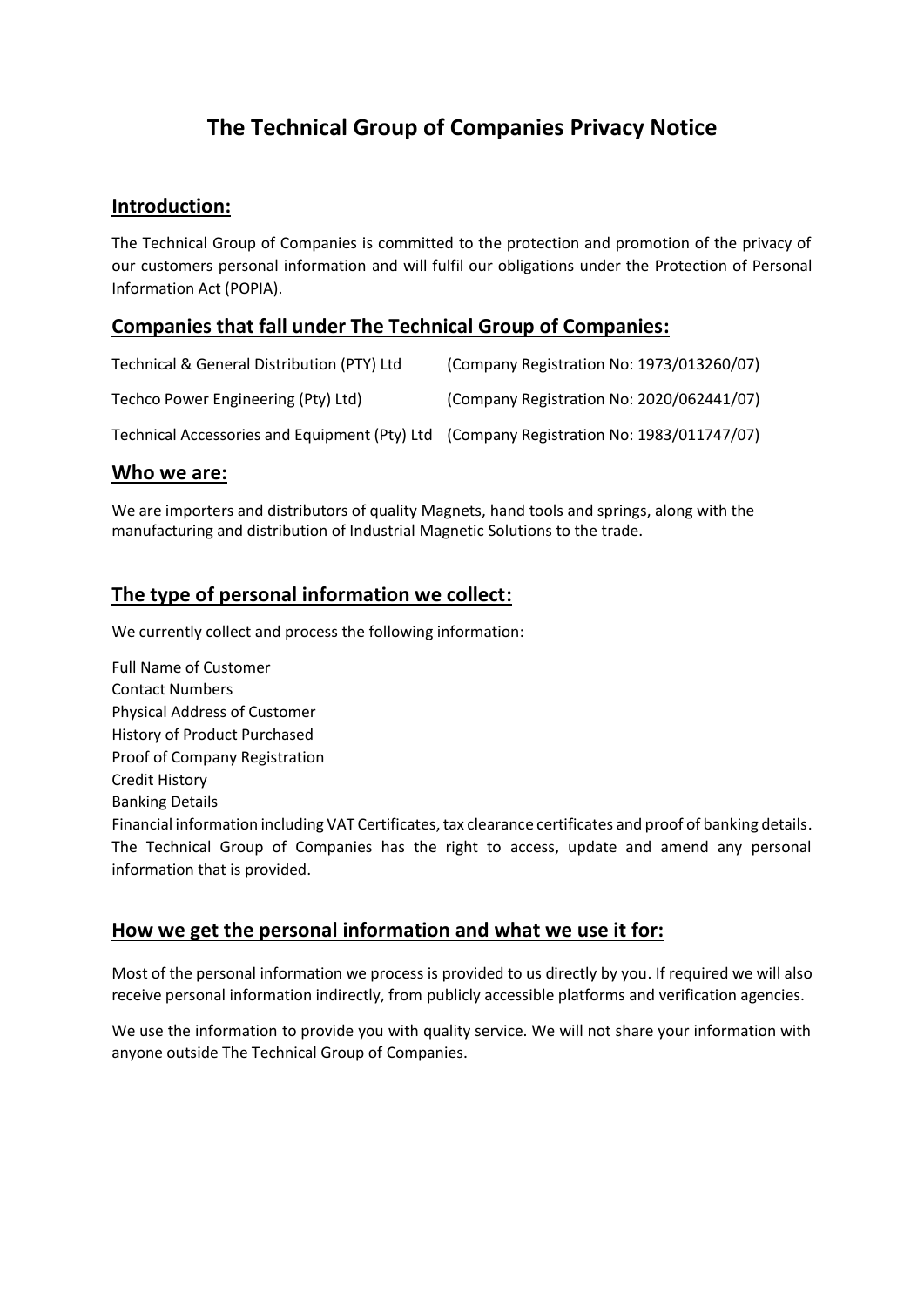## **When will we process your personal information:**

In terms of the Protection of Personal Information Act (POPIA), the justification ground which we base our processing on consist out of the following:

- The customer consents to the processing. Kindly note that you have the right to withdraw your consent at any time.
- The processing is necessary to carry out actions for the satisfactory fulfilment of the customers' requirements;
- The processing complies with an obligation imposed by law on the business;
- The processing protects a legitimate interest of the customer;
- The processing is necessary for pursuing the legitimate interests of the business and the customer.

## **How we store your personal information:**

Your information is securely stored electronically, and physical copies of invoices and payments are kept at the offices of Technical & General (PTY) LTD, 93 Milner Road, Kensington B Randburg, 2194 where only authorised staff have access to either form of information.

The Technical Group of Companies will take all reasonable steps to identify risk associated with the processing of customers' information and establish safeguards against these identified riask.

Should there be a breach of confidentiality of the customers' personal information, we will take all required steps to ensure the customer is notified thereof.

We keep your information for 7 (seven) years to abide by most stringent of the legislative requirements. We will then dispose your physical information by shredding and your electronic information by deleting permanently off the main frame.

### **Your data protection rights:**

- You are entitled to access your personal data by sending a written request to the Information Officer, Jill Stacey (jill.stacey757@gmail.com). We may charge you a fee for this service as set out in terms of Condition 8 of POPIA.
- You may also request The Technical Group of Companies to correct or supplement any of your personal data which The Technical Group of Companies will undertake as soon as practical.
- Should you request the destruction of your personal data, the Information Officer will consider your request in light of any other laws or regulations prohibiting The Technical Group of Companies from destroying your personal data.

You are not required to pay any charge for exercising your rights. If you make a request, we have one week to respond to you.

## **Contact details of Information Officer:**

| Name:         | Jill Stacey                                  |
|---------------|----------------------------------------------|
| Address:      | 93 Milner Road, Kensington B. Randburg. 2194 |
| Phone Number: | 083 449 5179                                 |
| E-mail:       | jill.stacey757@gmail.com                     |